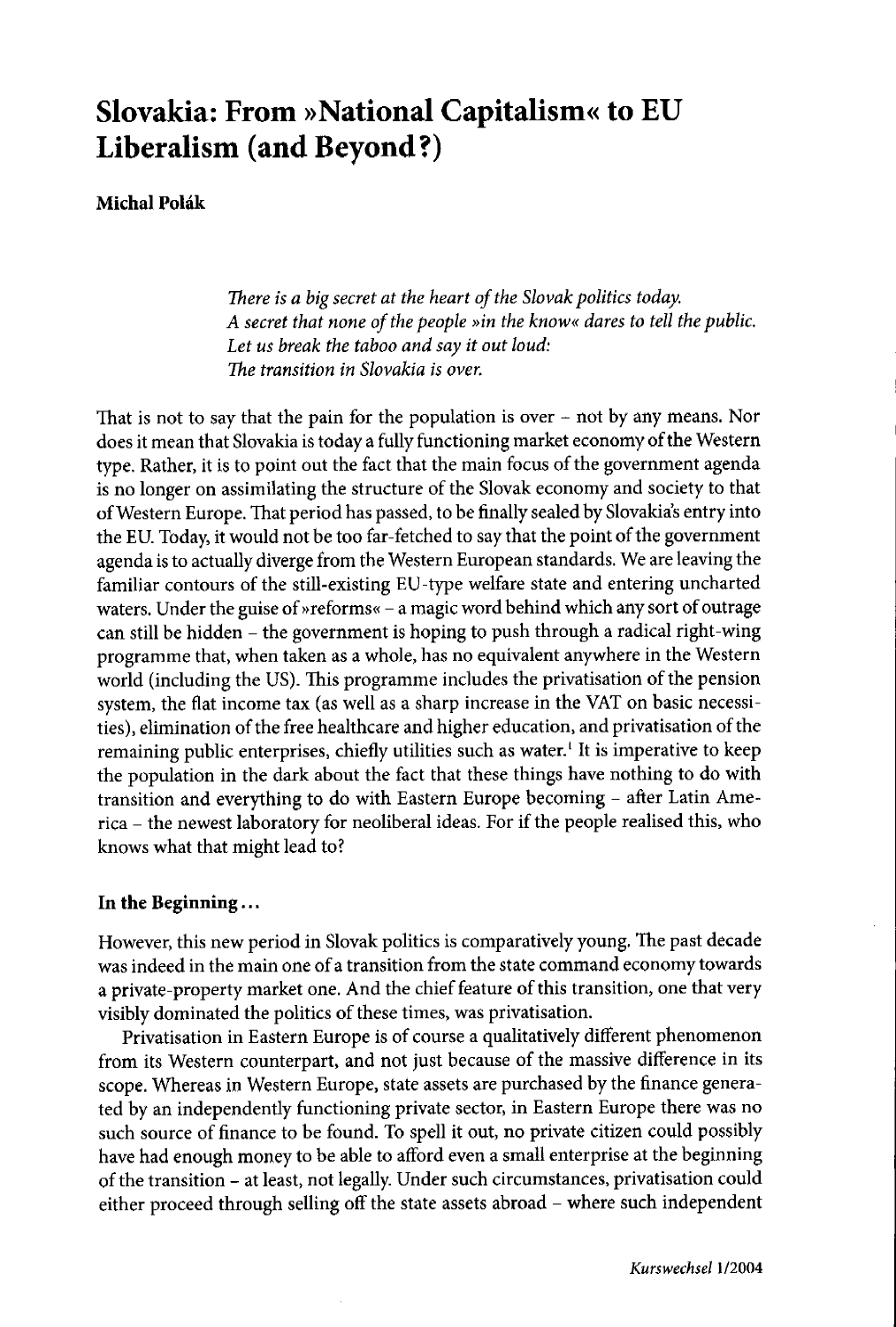source of finance could be found - or by direct re-assignment of property rights from the state to the individuals.<sup>2</sup>

Which particular form this re-assignment has taken - the so-called »voucher privatisation«, »tunnelling« (state-owned enterprise managers channelling the company assets to their own newly-founded private enterprises) or »direct sales« by the state - is immaterial in this context. At bottom, domestic privatisation in Eastern Europe was always and everywhere tantamount to a gift and/or theft - this being not a statement of ideology, but a simple matter of logic.

That is not to say that the different methods of re-distribution (»privatisation«) did not have different social consequences. The advantage of the voucher privatisation is its superficially egalitarian ethos. This was important for two reasons. On the one hand, it gave privatisation the appearance of a socially just measure<sup>3</sup> – and official propaganda notwithstanding, the concern for social justice (not necessarily associated with any particular openly political position) were deeply felt within the Eastern European populations at the beginning of the transition. Secondly, the apparent equality of opportunity masked the real nature of the process, whereby assets were over time acquired by the real privatisers - the investment funds to which the millions of small shareholders sold their tiny portfolios in return for a pittance (if that).

The social-political process the voucher privatisation sets in motion is fairly clear. As a matter of course, the parties that are the most vociferous advocates of this method can fairly confidently expect to be popular with the beneficiaries, i. e. the newly-propertied classes. The advantage of this process is that while there is a mutually beneficial relationship between the two, on the surface party-politics is kept at arms' length from the economy.

Such was the basis of support of Vaclav Klaus' Civic Democratic Party in the Czech Republic, and also the strategy that Klaus' counterparts would have Iiked to have pursued in Slovakia. However, the strategy was abortive, for a »natural disaster« intervened: the emergence of Vladimir Meciar.

#### Meciar: An Executive Summary

The history of post~revolutionary Slovakia was, until fairly recently, a history of struggles against Mečiar. A member (though not a founding one) of the revolutionary party that was the main mover of events in Slovakia, Public Against Violence (VPN), he became the head of government after the first free elections in 1990. However, fairly quickly he got into a conflict with the VPN leadership and, through the use of the »old« Communist-era parliamentary mechanisms, he was ejected from his position.

Mečiar reacted by secceeding from the party, taking a number of deputies along, and creating his own Movement for a Democratic Slovakia (HZOS), which was to be the dominant force in Slovak politics for almost a decade. lt won the elections in 1992 and Meciar became the Prime Minister for the second time. However, due to his aggressive, adversarial style of politics, as well as to the assiduous work by the Right (chiefly represented by the Christian Democrats), the HZDS gradually bled deputies in favour of the opposition and, in 1994, the government lost a vote of confidence in the parliament. It was replaced by a broad left-right coalition, which only lasted half a year. In the early elections, the HZDS achieved another big victory and Mečiar became the head of government for the third time, forming a coalition with the far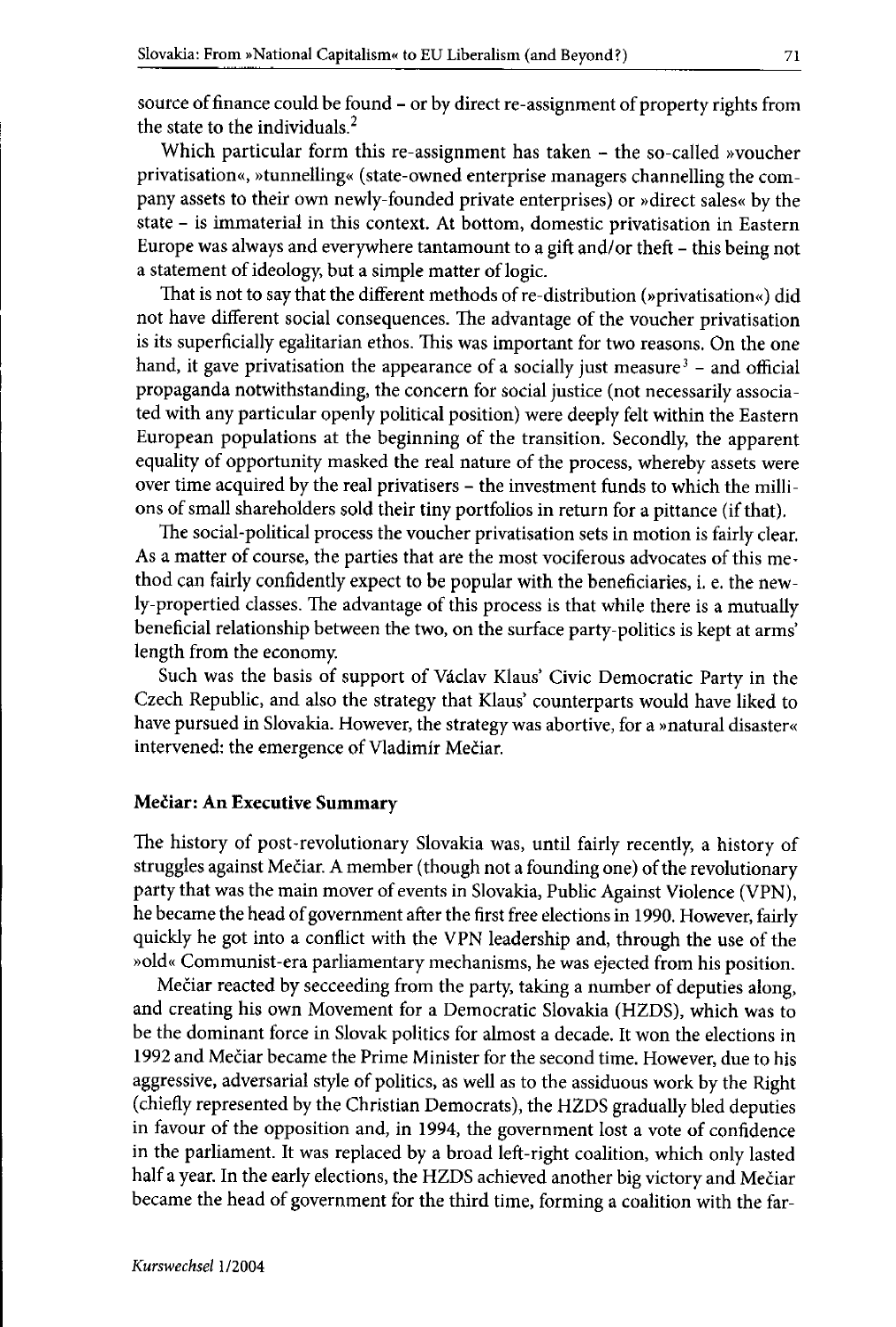right Slovak National Party (SNS) and (putatively) far-Ieft Worker's Association of Slovakia (ZRS). It appeared that the HZDS would keep his dominant position for years to come; the Right never managed to defeat Mečiar in a straight electoral fight, only removing hirn both times by backroom deals and manouvres.

This assumption proved wrong in 1998, after the only full term in government that Mečiar ever achieved. During this period, the rule of the HZDS finally came to resemble the nightmarish picture that the Right was painting from the beginning: it was characterised by scores of breaches of the law, anti-liberal measures, corruption, and a growing accommodation with the criminal underground.

The kidnapping of the son of the Slovak President - at first an ally, later a sworn enemy of Mečiar - is emblematic of this period. The son, wanted by Interpol (itself indicative of the general state of the coutry) was kidnapped, forcibly made drunk, and delivered to the Austrian police. In the aftermath, it became clear that the deed was committed by the Slovak secret service. In a grisly culmination of the case, the young policeman who served as a connection to one of the main witnesses was murdered, in an apparent collusion between the secret service agents and the mafia-style underground.<sup>4</sup>

However, events such as these, significant as they were, are only expressions of the deeper structures of the HZDS rule. What can we say about these?

Despite some ideological grand-standing, the HZDS never really deviated from the market -oriented consensus in Eastern Europe: the objective of the political process was to create a functioning capitalism. Thus, accusations of »anti-reformism« directed at HZDS by the liberal right-wing opposition were beside the point. Mečiar's party did indeed follow its own course in transition, as far as macroeconomic policy is concerned - Mečiar's third government, for example, moved from restrictive to expansionary fiscal policy (such Keynesian strategy was not available on the monetary side, given the independence of the Central Bank). Speaking of *structural* reforms, however, there was never a question of any »third way«. As Mečiar stated very early on, the objective of his party was to create a »national capital-creating stratum« (the word »dass« being of course a no-no in the conditions of post -Communist Slovakia) and this objective was adhered to remarkably consistently.

The HZDS policy seems actually fairly coherent in retrospect. What the party was trying to do was to build up an economically and politically strong nation-state, buttressed by an appropriately nationalist ideology - where the first approximation to »politically strong« is something like an »illiberal democracy«; a semi-authoritarian regime legitimated by periodic more-or-Iess free elections. The strategy also implied positive discrimination in favour of the domestic privatizers, as opposed to foreign interests. In direct contradiction to the neoliberal principles (and even to many of its own pronouncements), the HZDS government was thus keen to *keep out* as much foreign direct investment as possible. It was fairly successful in this respect, earning it an undying hostility from the side of the EU and other institutional arms of global capitalism.

## HZDS: an Attempt at a Class Analysis

In trying to create a »national capital-creating stratum«, Mečiar did not follow Klaus and Balczerowicz in using the voucher privatisation. That policy was dearly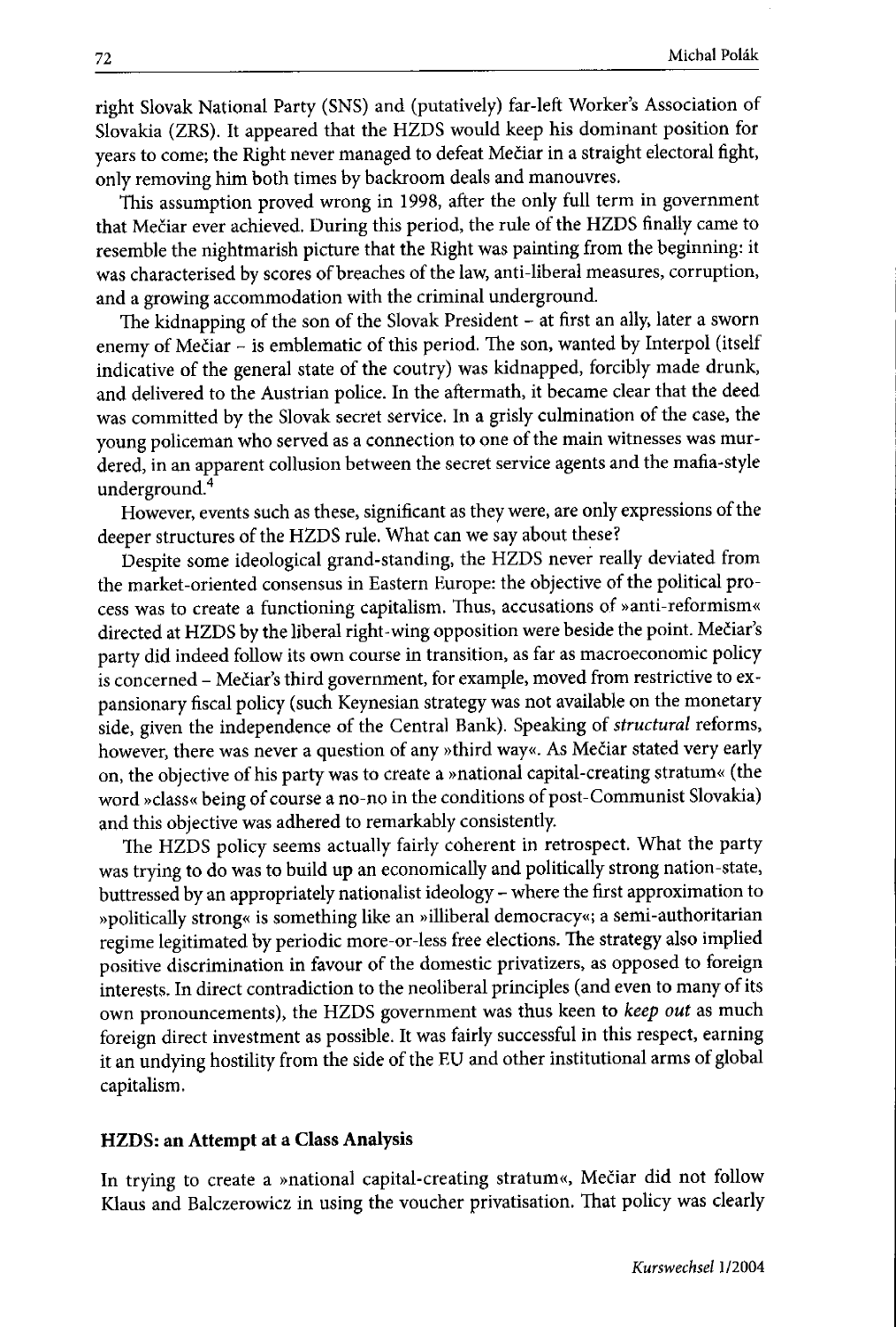associated with the liberal Right that had removed Mečiar from power. Moreover, voucher privatisation largely disenfranchises the »old« managerial class, and this was the stratum that found its champion in Mečiar.<sup>5</sup> For both these reasons, the HZDS discarded voucher privatisation and instead adopted a »direct sales« approach to the re-distribution of state property.

On the other hand, it is important to note that the HZDS did, almost to the end, exhibit some features that allowed it to be called »left-wing« by some observers. It represented the »soft« side of the neoliberal consensus - thus occupying the role that in most of the transition countries came to be played by the political Left - whether post-Communist (as in Poland and Hungary) or not (as in the Czech Republic). As pointed out before, the »soft« wing of neoliberalism (or the »good« part of the »good cop-bad cop« pairing) accepts the necessity of creating a functioning private-property capitalism, thus rejecting any sort of the »third way« as a wishy-washy experiment; and moreover, also accepts most of the neoliberal macroeconomic doctrines (cf. the evil of budget deficits, the overwhelming need to control inflation, the necessity of low taxation, etc.), thus rejecting most of the traditional social-democratic and Keynesian policies. fts »softness« consists partly in the half-heartedness and inconsistency in the applications of these policies, and partly in the attempts to maximize whatever meagre space for social protection is left by these demanding constraints.

Thus, what Mečiar represented was in effect a cross-class alliance between a section of the »losers« (the workers and the pensioners) and the »winners« (the old managerial strata and other »industrial« privatizers) of the transition, united, despite their opposing interests, by the need to face a much stronger opponent in the shape of the Western capital and its institutional forms (chiefly the IMF/WB and the European Union).

Meciar's ultimate downfall was due to the fact that the support for the project of the »social and illiberal« regime never actually had the majority support. It could attract a significant proportion of the population, but for its survival it relied on an even greater »neutral« group. The indifferent stance of the »middle« (neither strongly pro- nor anti-Mečiar) group of voters quickly turned to hostility, leaving the HZDS as isolated at horne as it was abroad. In party political terms this was revealed by the fact that the HZDS could find no partners for a coalition after 1998, when its former allies (SNS and ZRS) suffered deep losses as a result of their collaboration in the third Mečiar government and could no longer sustain his rule. It was this fact, rather then erosion in the support of the HZDS itself, that spelt the end of the Mečiar era.

# The Destruction of the Left

The HZDS was, in terms of its economic policy, actually on the far left of this »soft« wing - as alluded to above, it dared to pursue openly Keynesian policies such as deficit-financed public works (chiefly motorway construction) - and was duly condemned by the neoliberal Right. Thus, in terms of the economy it sometimes actually outdid the by far most important faction of the post -1989 Left on its left flank, not allowing it much space for growth.

The post-Communist Party of the Democratic Left (SDL) was thus incapable of emulating the success of its sister parties in the neighbouring countries. Unable to achieve hegemony on the left side of the spectrum and never reaching much beyond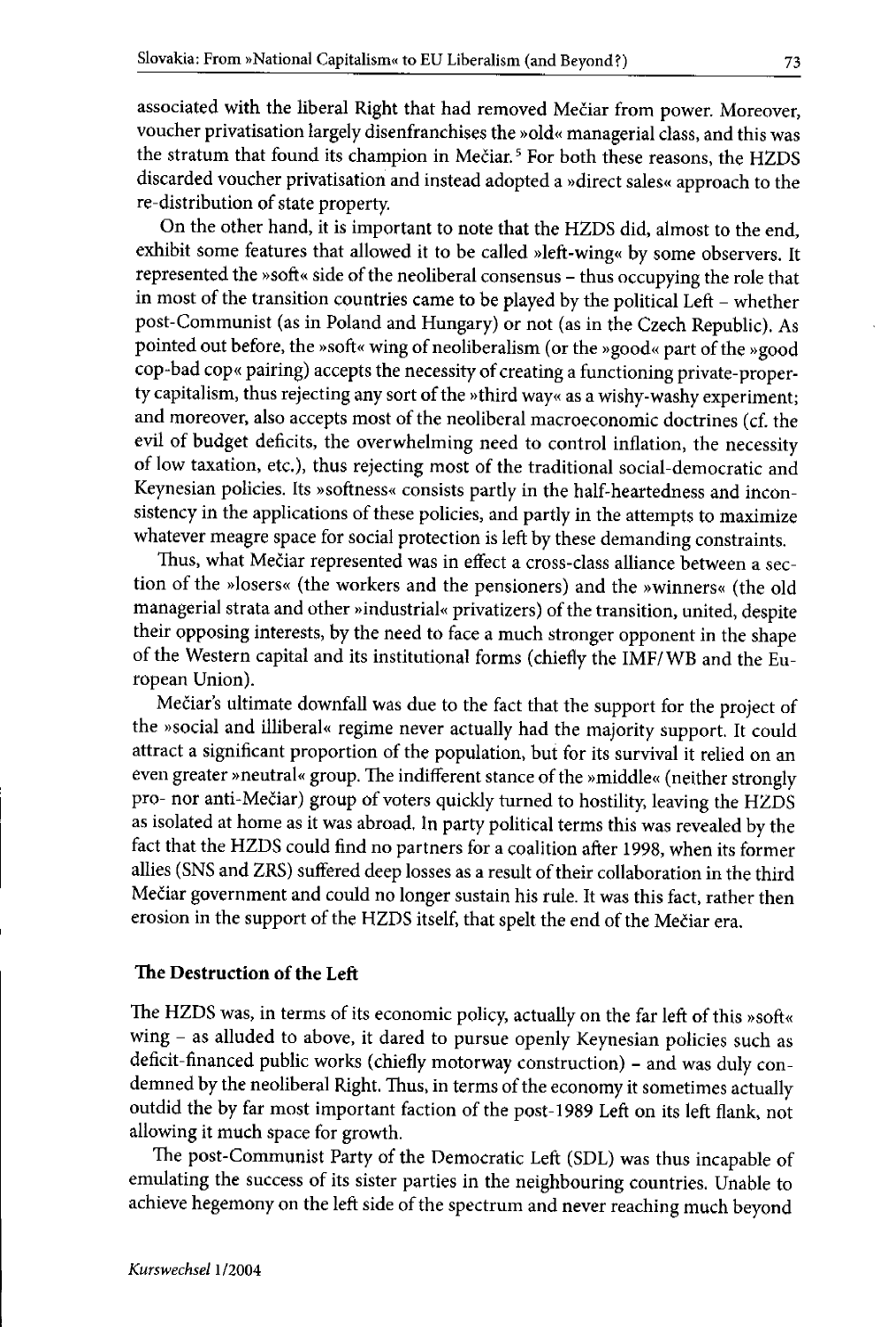its core vote, the SDL was reduced to forming anti-Mečiar alliances with the Right (always far more vocal opponents of the HZDS, for understandable reasons).

The SDL stood its best chance of long-term growth after the 1998 elections, when, by pursuing »independent left-wing« oppositional politics, it managed to recover the votes lost by its previous adventure with theright-wing parties (together with whom it overthrew the Mečiar minority government in 1994). The HZDS lost its ability to rule after the elections and the Right was poised to form the government. The SDL was ideally positioned to support the minority right -wing government as against the HZDS, yet not be associated with its unpopular measures and keep most of them in check through the threat of the no eonfidence vote. Instead, it chose to eoter the government, thus repeating the mistake it had made onee already. Had it sustained its critical stance towards both the Right and Mečiar, SDL may have been the party of ehoice for the opposition voter in 2002. Instead, this poliey was pursued by a lone young maverick Robert Fico, who left the SDL early on after 1998, founding his owo SMER (»Direction«) party; despite a sustained media campaign, SMER aehieved a creditable 13.46% in the 2002 elections.<sup>6</sup>

The counter-argument that swayed the SDL to enter the government was undoubtedly the »need to be there« at the privatisation feast. This is where the paradox of a »pro-transition left« is fully revealed. As stated above, privatisation is the very bedrock of transition; the perceived goal of politics (in Slovakia at least) quickly beeame to secure the eeonomic foundations of the political parties through the participation in it. A pro-transition left party cannot afford to be left out when the state is being carved up - or at least, that is what it believes. Yet at the same time, it is meant to be the voice of the very people who are losing out on the earving, indeed are mostly suffering as a direct result of it. It is difficult to see how it is possible to achieve both at the same time.

Obviously, this paradox can be overcome - at least it seems that it has been, in more than one transition country. The peculiarity of Slovakia consisted in the fact that the Left was unable to grab its portion of the privatisation pie alone; it had to rely on its right -wing »friends« - who of course were no friends at aH.The Right, after having been thoroughly defeated in the 1992 elections, slowly regained its strength by the classie Gramscian strategy (as described by Susan George in her (1997)) of building up a network of think-tanks of »independent experts« and gradually converting all the media to its cause. (Today, there is not a single left-of-the-centre daily newspaper in Slovakia, not to mention eommercial TV or radio stations.) These the Right utilized to the full in its effort to destroy the Left.

So while the Left-Right anti-MeCiar government happily shared out whatever was left of the privatisation spoils, thus eontinuing the Meciar praetice they used to criticise so sharply, the spotlight was firmly only on the SDL. With a scandal after seandal, the impression was ereated of a singularly corrupt party (whereas, of course, it was doing no more nor less than its partners in government). At the same time, the media resources were used to hammer down the people's throats the suggestion that any problems they feit were due to the lack of progress with »the reforms«, which in turn were due to the SDL blocking them.

Actually, there was more than a grain of truth in this last accusation, in the sense which is only now fuHy obvious. The SDL, true to being the »soft« wing of neoliberalism, was strongly opposed to the sort of measures that the »hard« Right was toying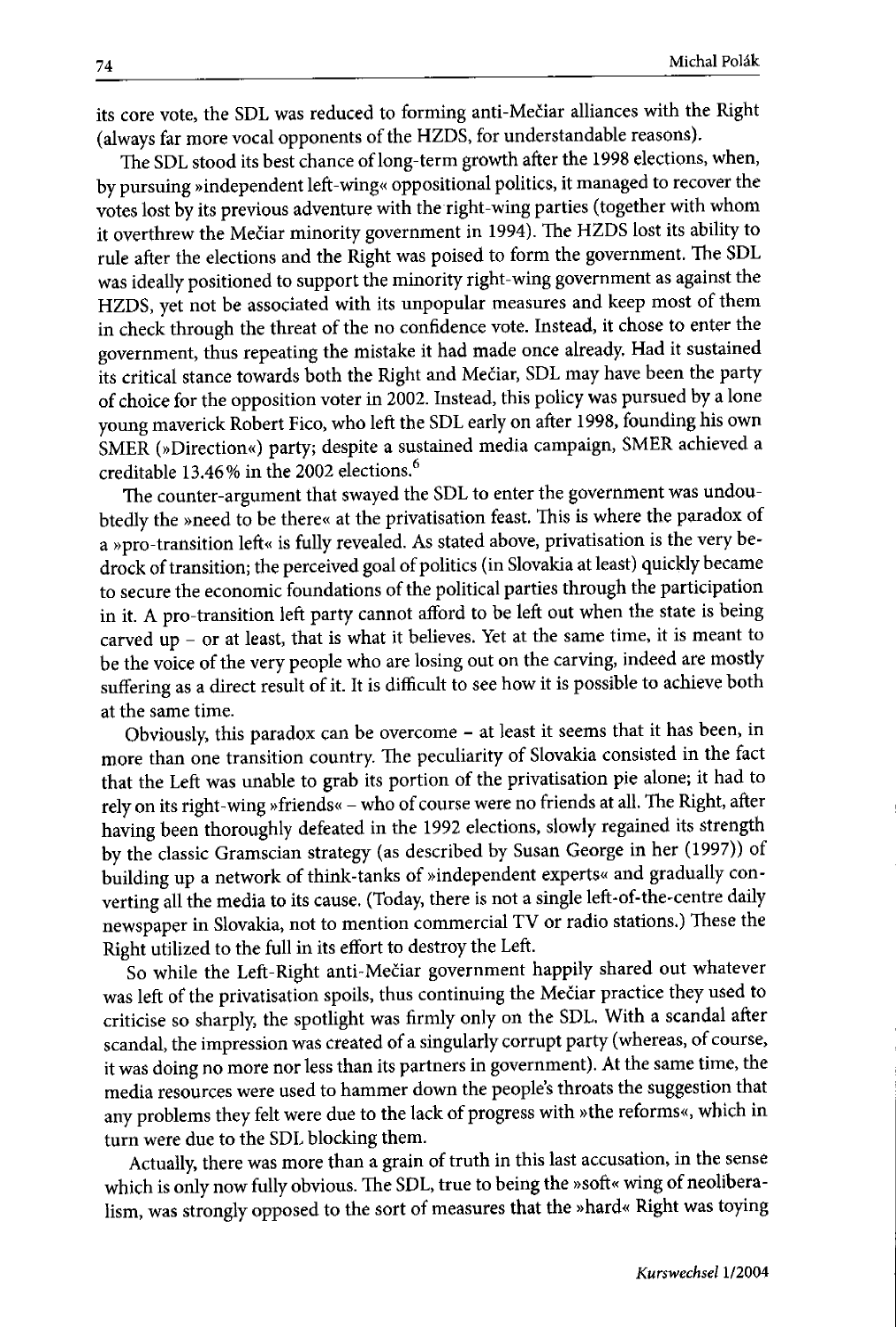with - measures which today the government is adopting with hardly any opposition. However, the SDL was unable or unwilling to get this message across while in government, not wishing to appear as an »anti-reform force« (the brush with which Mečiar was so effectively tarred).

As a result of this media strategy, the SDL-connected capitalists gained a lot of the former state property, but the party lost its soul – and most likely its political life as weil. Suffering a badly damaging split not long before the 2002 elections (into »the modernizers« and »the bolsheviks«, or »the rightwingers« and »the true left«, depending on one's political's allegiance), the party gained 1.36% of the vote in the elections, pretty much the same as the splinter (1.79%), both thus failing to get over the 5% threshhold for entering the parliament. The Left is now represented only by the reconstituted Communist Party of Slovakia (KSS), a Stalinist outfit proudly claiming its allegiance to the pre-1989 regime with all its »deformations«, whieh gained 6.32 % of the vote in the elections (entering the parliament for the first time since 1992), and - perhaps? - by Robert Fico's SMER.

#### SMER - »actually existing social democracy«?

The qualification is weil placed. After Fico split away from the SDL, he founded SMER as an explicitly »non-ideological«, »pragmatic«, »managerial-type« party interested only in »solutions«, regardless of whether they were »of the left or the right flavour«.<sup>7</sup> In its actual programme it is culturally a fairly nationalist and in economic terms a fairly neoliberal party - the usual weird mix typical for transition politics. It can be thought of as yet another incarnation of the »soft« wing of neoliberalism, now that HZDS in a desperate effort to gain credibility abroad is undergoing an evolution into an explicitly right-wing party, to be culminated in the re-christening of the grouping as the »People's Party«. SMER chose to attach a different appellation to its name, namely »the Third Way« (on Blair's, not Ota Sik's model) and since the 2002 election, in which it did not do as well as expected, is consciously repositioning itself as »an alternative to the right-wing government« (though it has yet to spell out the obvious, i. e. that the alternative to the Right is the Left). SMER has made overtures to the Socialist International, as well as to the now-tiny parties of left, aiming to become the hegemonic force of the social-democratic spectrum. It is scoring some successes; at least one of the left grouplets has already agreed on a merger, and the Party of the European Socialists has chosen SMER as its favourite for the coming European Parliament elections.

As has already been said, SMER is on the »soft« wing of the neoliberal spectrum rejecting, for example, the government style of pension reform - and in this sense it is indeed a left-wing party. It carries no social-democratic (nor post-Communist) ideological baggage, however, and it is hard to predict how its principal founders (and funders !) would react to adopting it. Given that it has proved to be flexible to say the least in its manouvres through the politieal space, it is also difficult to tell what exactly would be its behaviour in government. Positioning itself as the principal alternative to the unpopular Right may weil be just an expression of smart political sense, rather than real ideological conversion. At best, it should thus be seen only as »actually existing social democracy« - in the same sense as the pre-1989 regime called itself the »actually existing socialism«.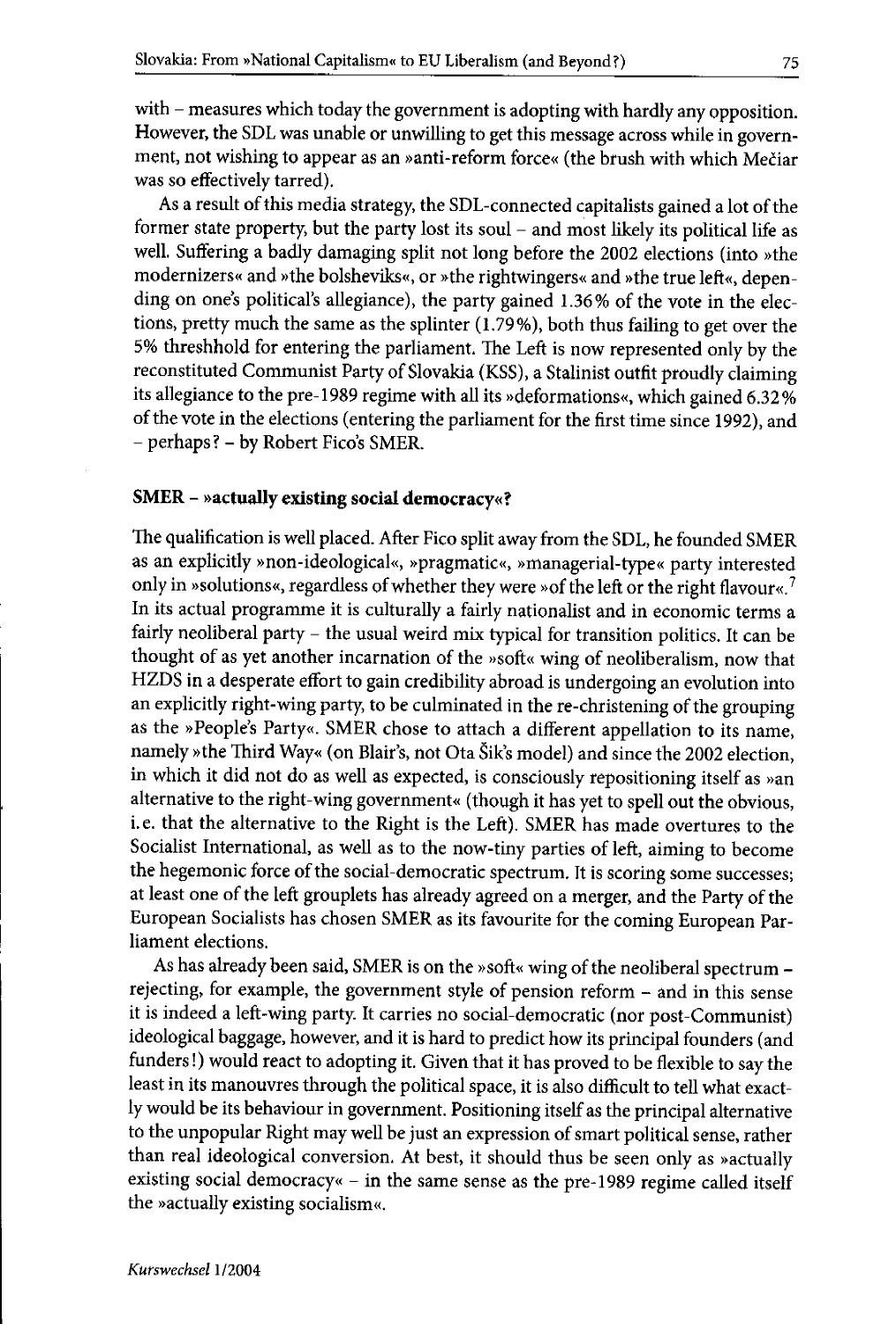#### **The Next Act?**

As for the Right, since 2002 it is finally ruling independently and practically unopposed, (under Mikuláš Dzurinda, who also headed the previous government). The results have not long been in coming. The government agenda reads like a right-winger's Christmas wish list, as has already been mentioned at the beginning of this artide. On the international front, it is an unfailing ally of the United States, dragging Slovakia (despite the unconditional opposition of 75% of its population) into the »Coalition of the Willing« and thus becoming a prime example of a »New Europe« satellite.

In a welcome and unexpected development, the opposition to its policies has come not just from the parliament (which, as has already been pointed out, is virtually a Left-free zone), but from the trade unions, previously attempting to stick to a consistently »non-political« stance.<sup>8</sup> When at the beginning of 2003, many »unprofitable« railway routes were dosed down in preparation for the privatisation of the network, the railway unions initiated the first major strike dispute since 1989. The strike, planned to be indefinitely long, had a massive public support; yet, after only three days, it was defeated by a court order. The courts were asked to rule on the legality of the strike and while the matter was being considered, ordered the strikers to postpone the action. The railway union caved in, and although the court action was months later found to have been inappropriate, the intimidation and threats experienced by the railway workers in the meantime were sufficient to prevent any repetition of the action to this day.

The government, however, has also become deeply unpopular in the meantime and can be expected to become even more so as the tax reforms bite (meaning a rise in the prices of the basic necessities as a result of the raising of the VAT). Various privatisation scandals have destroyed any credibility of the notion that »the democrats« (as the Right has been styling itself in its fight with Mečiar) are any different from the rest. And the main trade-union confederation, while failing miserably in its attempts to build a general strike (not to be confused with the railway strike mentioned above), has been very successful in an openly political venture. Under the Slovak constitution, the president is obliged to call a referendum if at least 350.000 people demand it. In just two months, the trade unions managed to collect almost twice that number of signatures - 600.000 - under a petition demanding a referendum on the »the curtailment of the term of the Mikuláš Dzurinda government«.

The referendum is strongly supported by tbe opposition parties, notably SMER and the Communist Party. There are some signs and suggestions that the trade-unions see themselves as partners of SMER, which stands at almost 30% in the public opinion polIs and looks set to gain significantly from possible early elections. There are several hurdles to be overcome yet, however.

First the president must accept at least 350.000 signatures as complete and genuine (there already is a precedent of this requirement having been deemed unfulfilled). Next, the government is banking on not enough voters turning up for the referendum - to be dedared valid, the turnout must be at least 50% and this stringent condition has only ever been fulfilled once in the several attempts since the independence - namely in the EU referendum - and not by a very large margin. Finally, even if the referendum is dedared valid and the voters do reject Dzurinda's government, the Right is hoping that the somewhat undear wording of the constitution may allow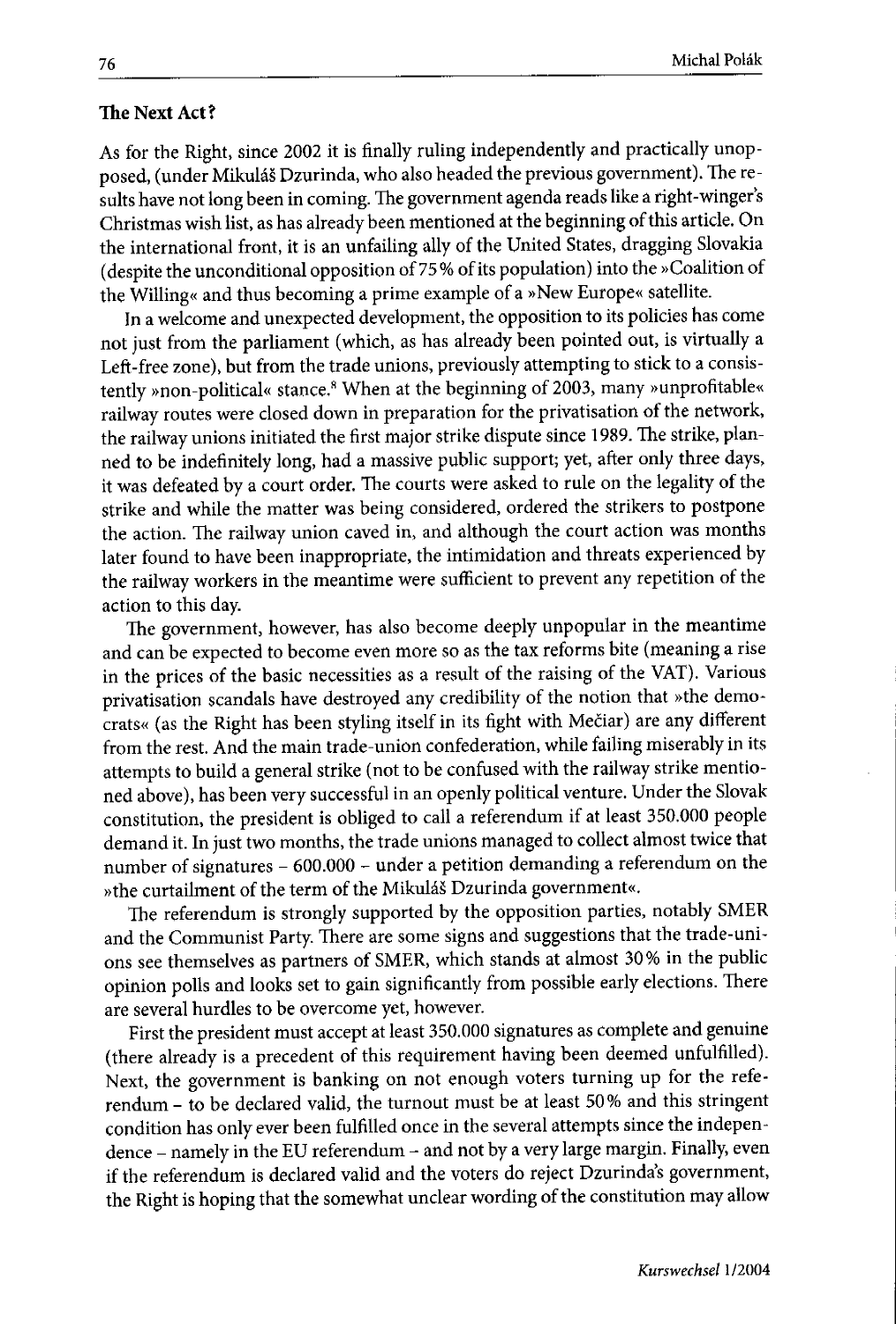it to regard the results as not being legally binding. It may well be wrang in this last expectation, however; if it indeed does come to pass that the majority of the voters demand the resignation of the government, then it may simply become *politically* impossible to carry on, regardless of technicalities. However, let us not be too optimistic; this is Slovakia, after all, and many rules of political life common in the West do not apply here.

The future shape of Slovak politics is thus difticult to predict. It is clear that politically speaking, the Left is at its lowest ebb since before the Second World War. Yet the social circumstances that could provide the soil for its eventual strong revival are being created on a daily basis. There is all to play for. Will anyone take up the challenge?

#### **Bibliography**

- Crowley, Stephcn and David Ost, cds. (2001) *Workers After Workers' States: Labor and Politics in Postcommunist Bastern Europe,* Rowman & Littlefield Publishers Ine., Lanham-Boulder-New York-Oxford
- Ga!, Fedor (1991) 2*prvej ruky* [A First Hand Account], Archa, Bratislava
- George, Susan (1997) »Winning the War ofIdeas: Lessons From the Gramscian Right«, in: *Di\$sent,* Summer 1997, repr. on http://www.tni.org/archives/georgc/dissent.htm
- (1999) »A Short History of Neoliberalism: Twenty Years of Elite Economics and Emerging Opportunities for Structural Change«, from the *Conference on Economic Sovereignty in a Globalising World,* Bangkok, 24 -26 March 1999, available on http://www.tni.org/archives/ george/bangkok.htm
- Husak, Petr (1997) *Budovdni kapitalismu v Cechdch: Rozhovory s Tomdsem jetkem* [The Construction of Capitalism in the Czech Lands: Talks with Tomáš Ježek], Volvox Globator, Praha
- Krivy, Vladimir/ Feglova, *Vieral* Balko, Daniel (1996) *Slovensko a jeho regi6ny: analyza volebneho sprdvania* [Slovakia and Its Regions: An Analysis of the Electoral Behaviour], Nadácia Médiá, Bratislava
- Leško, Marián (1993) *Ľudia a ľudkovia z politickej elity* ['1he People and the Little People of the Political Elite], Perex, Bratislava
- Leško, Marián (1996) *Mečiar a mečiarizmus* [Mečiar and Mečiarism], VMV, Bratislava Miklos, Ivan (1997) »Prepojenie politickej a ekonomickej moci« [The Intertwining Of

the Political And the Economic Power], in: Szomolanyi, cd. (1997)

- (2002) *Progmmove vyhldsenie vlddy Slovenskej republiky* [Programmatic Statement of the Government of the Slovak Republic), http://www.vlada.gov.sk/dokumenty/programove\_ vyhlasenie\_ vlady-20021104.rtf
- Rothmayerova, Gabriela (1992) *20 zdpisnika poslankyne* [From a Deputy's Notebook], Perex, Bratislava
- Rothmayerová, Gabriela (1997) *Dusno* [Airlessness], Prima Print, Topoľčany

SMER party website (www.strana-smer.sk)

- Stein, Jonathan (2001) »Neocorporatism in Slovakia: Formalizing Labor Weakness in a (Re)democratizing State«, in: Crowley and Ost, eds. (2001)
- Szomolanyi, Sofia, ed. (1997): *Slovensko: Problemy konsoliddcie demokmcie* [Slovakia: The Problems Of the Consolidation Of DemocracyJ, Slovenske zdruzenie pre politicke *vedyl* Nadacia Friedricha Eberta, Bratislava
- Žiak Miloš (1996) *Slovensko: od komunizmu kam?* [Slovakia: From Communism To Where?], Archa, Bratislava
- Ziak Milos (1998) *Slovensko medzi napredovanim a upadkom* [Slovakia Between Progress and Decline], Bratislava